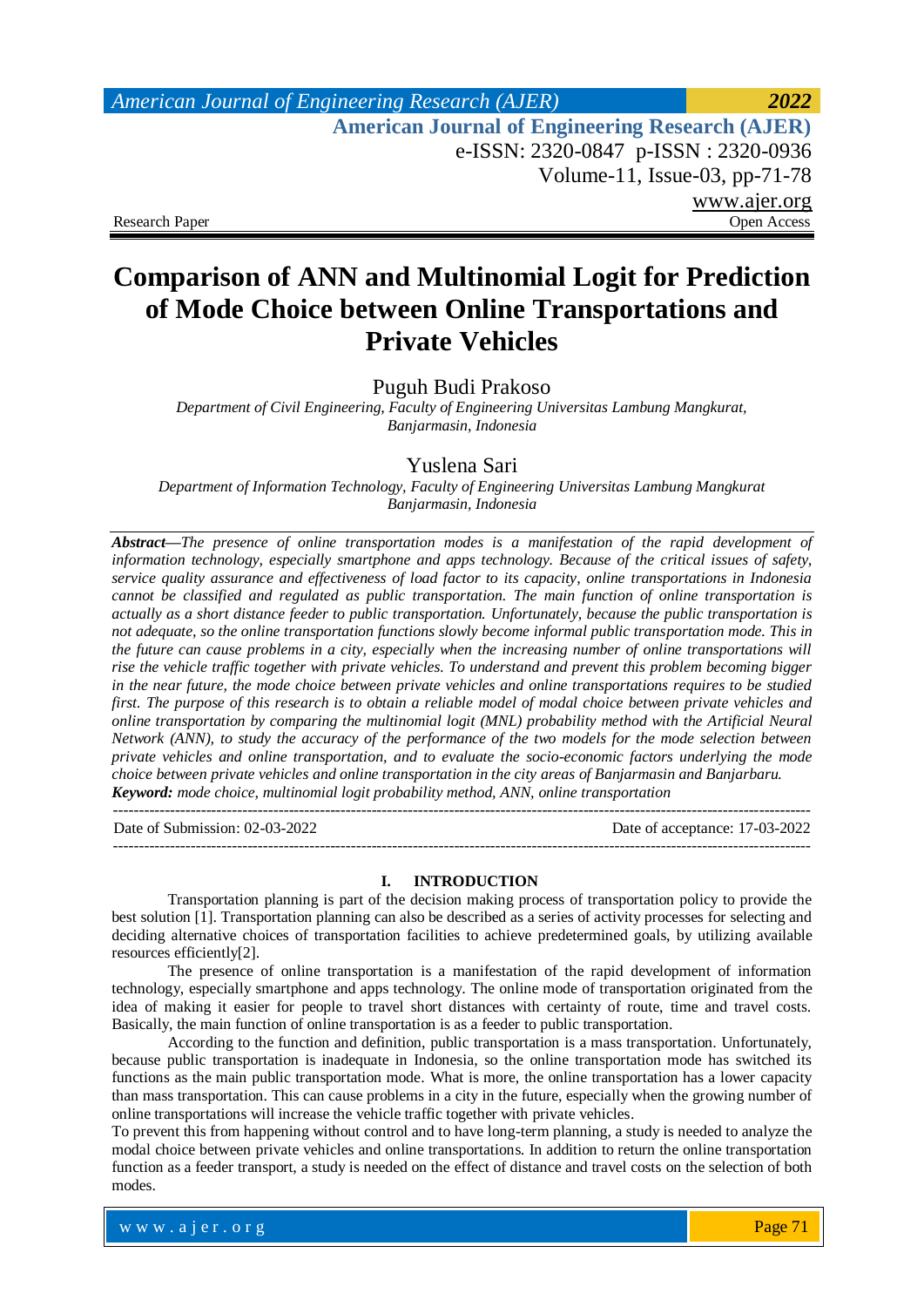The classical approach to investigate mode selection is by using Multinomial Logit (MNL) method. Nevertheless, due to recent developments in computer algorithm, other computation methods can also be implemented in mode choice prediction, such as Artificial Neural Network (ANN).

This paper will discuss the feasibility and capacity of ANN's ability to model discrete mode choice behavior and compare the performance of ANN predictions with MNL in term of their accuracy. The case taken in this study is from the results of a study regarding the choice of modes between online transportation and private vehicles in Banjarbaru and Banjarmasin, Indonesia.

### **II. LITERATURE REVIEW**

### *A. Online Transportation*

Online transportation is a type of transportation mode that uses the application as a link between the user and the driver. Online transportation makes it easy for customers because the driver will pick up the customer at a designated place without having to walk in the heat or the rain. Customers are also directly delivered to their destination. However, the use of online transportation is very dependent on the internet network, so if the network has problems the user cannot order public transportation services online [3]–[5].

### *B. Logit Multinomial (MNL)*

Multinomial logit, a logit model that is used to select more than two modes, is also called a multiple logit model. Can be formulated with the following equation:

$$
Pr(i) = \frac{\exp(V_i)}{\sum_{j=1}^{J} \exp(V_j)}
$$
\n(1)

 $Y = f(\sum x_n w_n)$  (2)

### Where:

i = Mode ( $i = 1,..., i$ )

 $Pr(i) =$  Alternative selection probabilities of i

 $V_i$  = Deterministic Components of Alternative Utilities i

The multinomial logit model is one of the simplest and most frequently used models for mode choice [6], [7]. This model can be obtained by assuming that the random residues in Equation (1) are distributed with the Gumbel residues that are independently and identically distributed (IID). Logit model is a statistical tool applied for analyzing a situation related to a selection of options. It can be applied for the selection of transportation modes [8].

### *C. Artificial Neural Networks (ANN)*

In contrast to MNL the ANN method consists of three parts, namely the input layer, hidden layer and output layer. Backpropagation learning algorithm is applied in the data processing method. This algorithm utilizes a learning pattern based on the error correction rule. The input vector (X) is entered through the input layer and forwarded to the hidden layer. And finally, the output (Y) is obtained as a response from the artificial neural network. In this process the weights between layers are initially determined randomly. The next process is carried out in the opposite direction (backward) to correct the existing weights using the error correction rule. This process will continue to repeat until the error in the output layer reaches the specified limit. The general form of the function of the artificial neural network in Equation 2:

where:

Y : Output

f : Transfer function

Wn : Correspondence weight

Xn : Input

For example, consider the Y neuron in Fig.1:



Fig. 1. A Simple Model of Artificial Neural Networks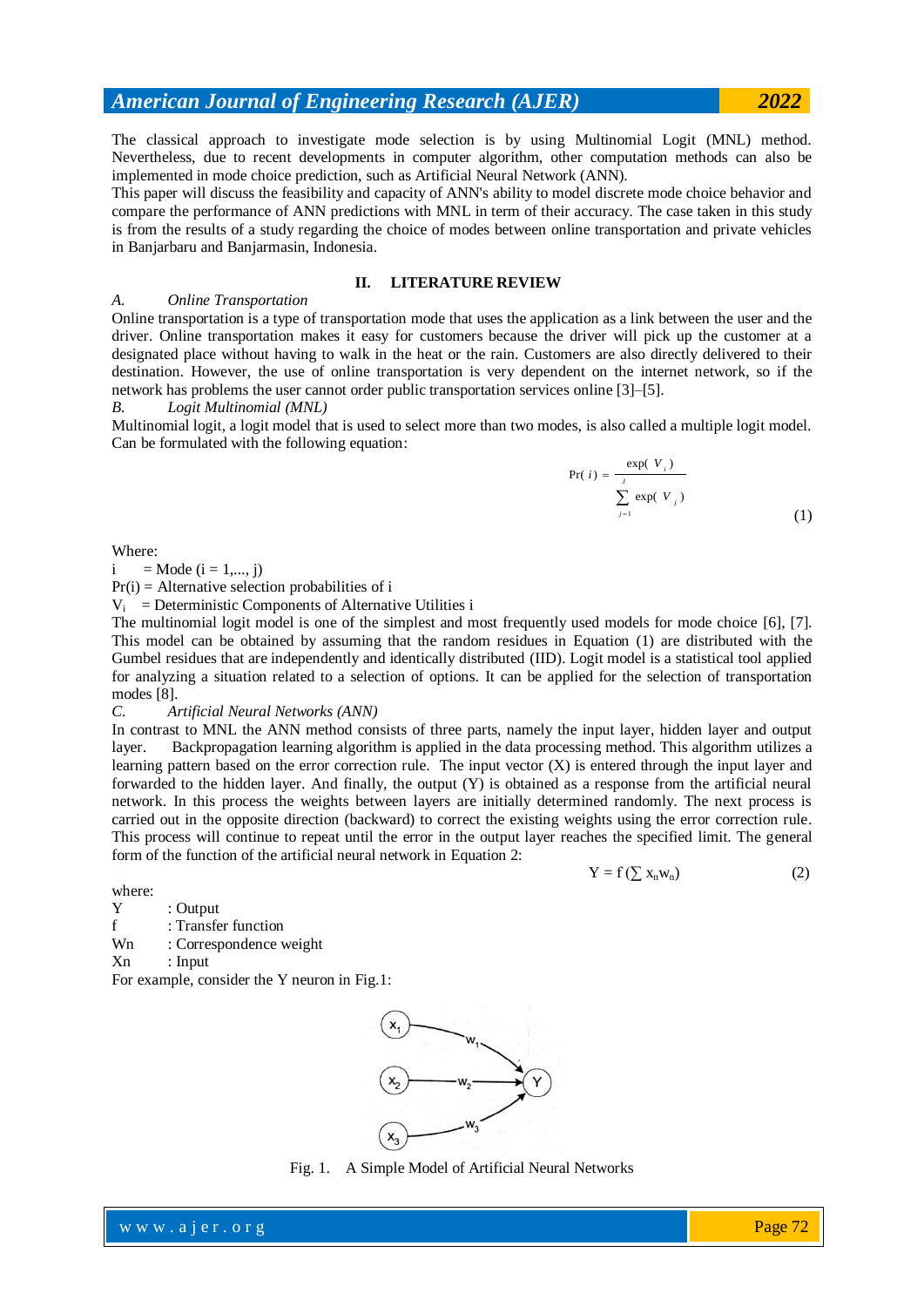### **III. METHODOLOGY**

The method proposed in the study can be seen in Figure 2:



Fig. 2. Purposed Method

*A. Data*

Primary data were taken using a questionnaire from 200 respondents. The questionnaires are divided into three categories of distances namely short, medium and long distances. From each of these distance categories there are nine variations of questions, so the number of respondents' answers is as many as 5400 answers.

Secondary data is operating costs of private vehicles and tariffs of online transportation. The field survey was conducted in Banjarbaru, Banjarmasin and surrounding areas with respondents being private vehicle users both cars and motorbikes and users of online transportation services with consideration in order to obtain an objective answer to mode selection. The data collection survey is conducted in March to April 2019.

Questions asked include the respondent's socio-economic background, characteristics of users and characteristics of travel. From the survey, there are initially 16 independent variables as they can be seen in Table I.

| <b>Variable</b> | <b>Description</b>                    |  |  |  |  |  |
|-----------------|---------------------------------------|--|--|--|--|--|
| X1              | Distances                             |  |  |  |  |  |
| X2              | <b>Travel Costs</b>                   |  |  |  |  |  |
| X3              | Ages                                  |  |  |  |  |  |
| X4              | Educations                            |  |  |  |  |  |
| X <sub>5</sub>  | Sex/Gender                            |  |  |  |  |  |
| X6              | Jobs                                  |  |  |  |  |  |
| X7              | Numbers of working/studying days/week |  |  |  |  |  |
| X8              | Monthly incomes                       |  |  |  |  |  |
| X9              | Numbers of private vehicle ownership  |  |  |  |  |  |
| X10             | Abilities of driving                  |  |  |  |  |  |
| X11             | Trip purposes                         |  |  |  |  |  |
| X12             | Monthly transportation costs          |  |  |  |  |  |
| X13             | Origins                               |  |  |  |  |  |
| X14             | Destinations                          |  |  |  |  |  |
| X15             | The use of daily transportation modes |  |  |  |  |  |
| X16             | Reasons to use modes                  |  |  |  |  |  |

TABLE I. INITIAL INDEPENDENT VARIABLES

The choices of transportation modes are Private Motorcycle (PM), Online Motorcycle (OM), Private Car (PC) and Online Car (OC).

For ANN, the data will be divided into two, namely training and testing data, each 50% of the total data.

where  $\mathcal{L} = \mathcal{L} \left( \mathcal{L} \right)$  is the set of  $\mathcal{L} \left( \mathcal{L} \right)$ 

### *B. Correlation Test of Independent Variables*

Correlation test on independent variables, which is carried out to find out relevant factors is done by using the ANOVA test in Microsoft Excel. The 16 predetermined factors are then tested with the criteria of Significance-F value  $\leq 0.05$ , p-value  $\leq 0.05$  and RSQUARE value which results in the highest correlation.

After several iterations and reductions, the independent variables that are less significant, 7 significant variables are obtained, namely distances, travel costs, ages, gender, and numbers of private vehicle ownership, monthly transportation costs, and the use of daily transportation modes.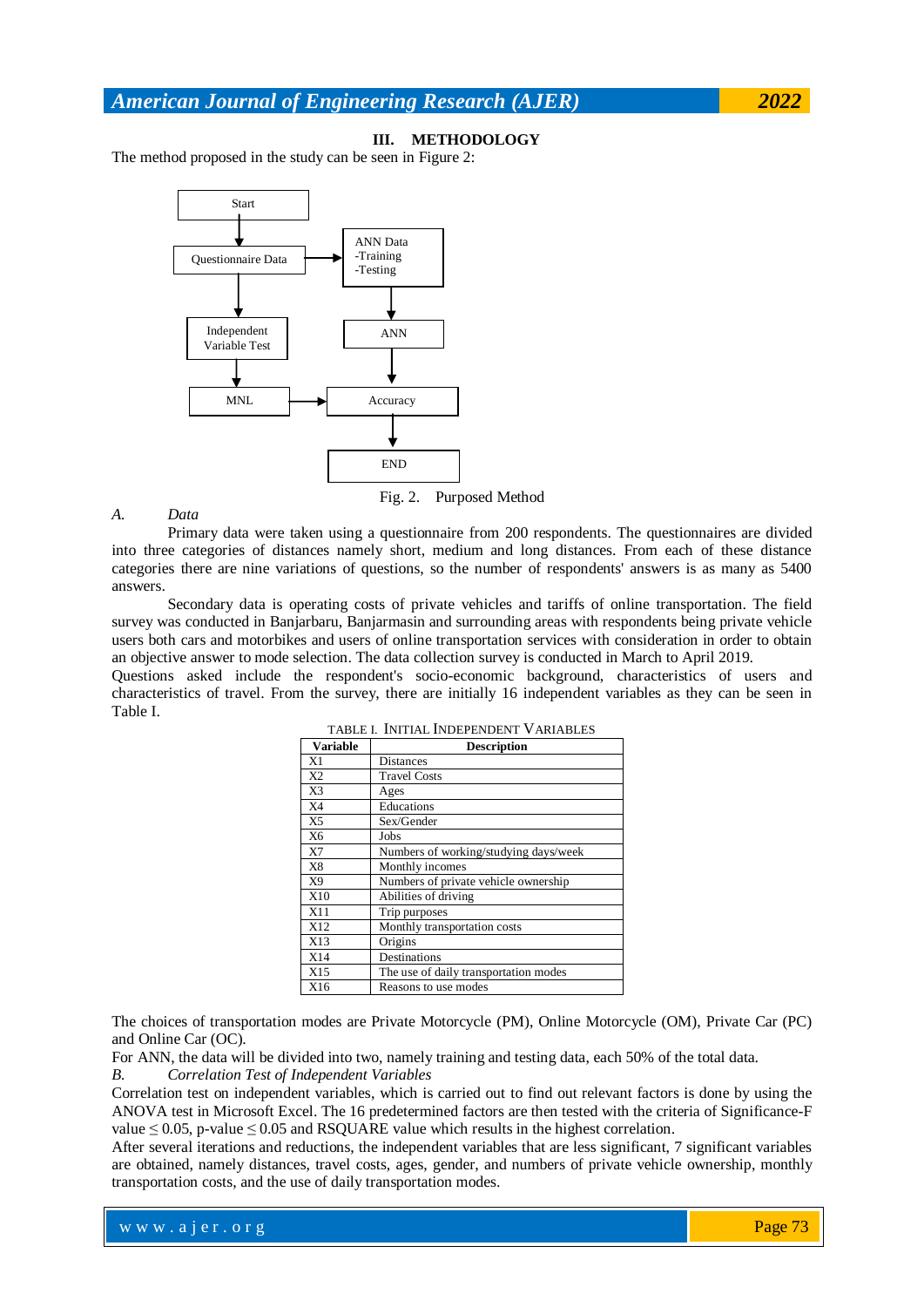#### *C. MNL*

Microsoft Office Excel 2013 with the Add-Ins Solver and The Real Statistics Resource Pack [19] and additional Visual Basic Application (VBA) will be used for the iteration process to obtain the utility function coefficients of the seven independent variables that have been tested previously.

The results of multinomial logit regression modeling (MNL) with seven independent variables and OM as a reference mode using Add-Ins Solver and The Real Statistics Resource Pack in MS Excel 2013 can be seen in the following Table II below:

| <b>Regression Parameter</b> |               |            |            |           |                     |            |
|-----------------------------|---------------|------------|------------|-----------|---------------------|------------|
| Coefficient                 | PM            | PC         | <b>OC</b>  | <b>OM</b> | Model Parameter     |            |
| Intercept $(a0)$            | 4.320597      | $-14.889$  | $-65.1141$ | Ref       | $\Sigma$ likelihood | $-5949.62$ |
| a <sub>1</sub>              | $-9.2E - 0.5$ | 0.001854   | 0.002053   | Ref       | $R-Sq(L)$           | 0.13035489 |
| a <sub>2</sub>              | $-0.30539$    | $-0.12315$ | $-0.09164$ | Ref       | $R-Sq$ (CS)         | 0.2812932  |
| a <sub>3</sub>              | 0.446913      | $-0.03867$ | $-0.6992$  | Ref       | $R-Sq(N)$           | 0.30553816 |
| ak                          | 0.429154      | 0.100393   | 0.121641   | Ref       | Chi-Sq              | 1783.62965 |
| ao                          | $-0.14087$    | $-0.36198$ | $-0.21217$ | Ref       | p-value             | 0.00       |
| $a_{12}$                    | $-0.43423$    | $-0.79377$ | $-0.09201$ | Ref       |                     |            |
| $a_{15}$                    | 4.320597      | $-14.889$  | $-65.1141$ | Ref       |                     |            |
| Model Accuracy              |               |            |            |           |                     |            |
| <b>Every Mode</b>           | 81.37%        | 33.56%     | 18.07%     | 36.69%    |                     |            |
| Total                       | 53.67%        |            |            |           |                     |            |

TABLE II. MNL PARAMETERS OF SEVEN INDEPENDENT VARIABLES

It appears that the test results of the model using seven independent variables produce a MNL model that is less accurate. This can be seen from the RSQUARE value and model accuracy. So, by trial error, the number of independent variables is reduced again to get the best results. The final result shows that there are three significant independent variables, namely the distances, travel costs and vehicle ownership, which provide the best mode selection probability estimation model. The results of multinomial logit regression modeling (MNL) with three independent variables using Add-Ins Solver and The Real Statistics Resource Pack [19] can be seen in Table III.

| MNL PARAMETERS OF THREE INDEPENDENT VARIABLES | TABLE III. |
|-----------------------------------------------|------------|
|-----------------------------------------------|------------|

| <b>Regression Parameter</b> |            |            |            | Model Parameter |                     |              |
|-----------------------------|------------|------------|------------|-----------------|---------------------|--------------|
| Coefficient                 | <b>PM</b>  | PC         | ОC         | <b>OM</b>       |                     |              |
| Intercept $(a0)$            | $-3.93122$ | 1.81662    | 7.951887   | Ref             | $\Sigma$ likelihood | -1813.161052 |
| a <sub>1</sub>              | 9.990346   | $-38.0933$ | $-50.3648$ | Ref             | $R-Sq(L)$           | 0.734973661  |
| a <sub>2</sub>              | $-0.00087$ | 0.002638   | 0.003116   | Ref             | $R-Sq$ (CS)         | 0.84468881   |
| ao                          | 0.497639   | 0.435702   | $-0.05787$ | Ref             | $R-Sq(N)$           | 0.91749346   |
| Model Accuracy              |            |            |            | Chi-Sq          | 10056.5523          |              |
| <b>Every Mode</b>           | 84.85%     | 91.46%     | 78.61%     | 70.20%          | p-value             | 0.000        |
| Total                       | 81.13%     |            |            |                 |                     |              |

Thus, the mathematical equations of the utility functions as follows:

 $U_{PM} = -3.93122 + 9.990346x_1 - 0.00087x_2 + 0.497639x_9$  (3)  $U_{PC}$  = 1.81662 - 38.0933x<sub>1</sub> + 0.002638x2 + 0.435702x<sub>9</sub> (4)

 $U_{OC}$  = 7.951887 - 50.3648x<sub>1</sub> + 0.003116x<sub>2</sub> - 0.05787x<sub>9</sub> (5)

Where:

 $U_{PM}$ ,  $U_{PC}$ ,  $U_{OC}$  = utilities of private motorcycle (PM), private car (PC) and online car (OC)

where  $\mathcal{L} = \mathcal{L} \left( \mathcal{L} \right)$  is the set of  $\mathcal{L} \left( \mathcal{L} \right)$ 

 $x_1$  = variable distance; (1) for short distances  $\leq$  5 km, (2) for medium distances from 5 to 10 km and (3) for long distances > 10 km

 $x_2$  = variable travel costs (fares) in Rupiah

 $x_9$  = variable ownership of private vehicles; (1) if one does not have any, (2) if one has 1-3 cars, (3) if one has 1-3 motorbikes, (4) if one has 1-3 motorbikes and cars, (5) if one has more than 3 car and (6) if one has more than 3 motorbikes.

So, the probability models for each mode are:

$$
P_{OM} = \frac{1}{1 + \exp(U_{PM} + U_{PC} + U_{OC})}
$$
\n
$$
\exp(U_{DM})
$$
\n(6)

$$
P_{PM} = \frac{C_{HP}(v_{PM})}{1 + \exp(U_{PM} + U_{PC} + U_{OC})} = P_{OM} * \exp(U_{PM})
$$
 (7)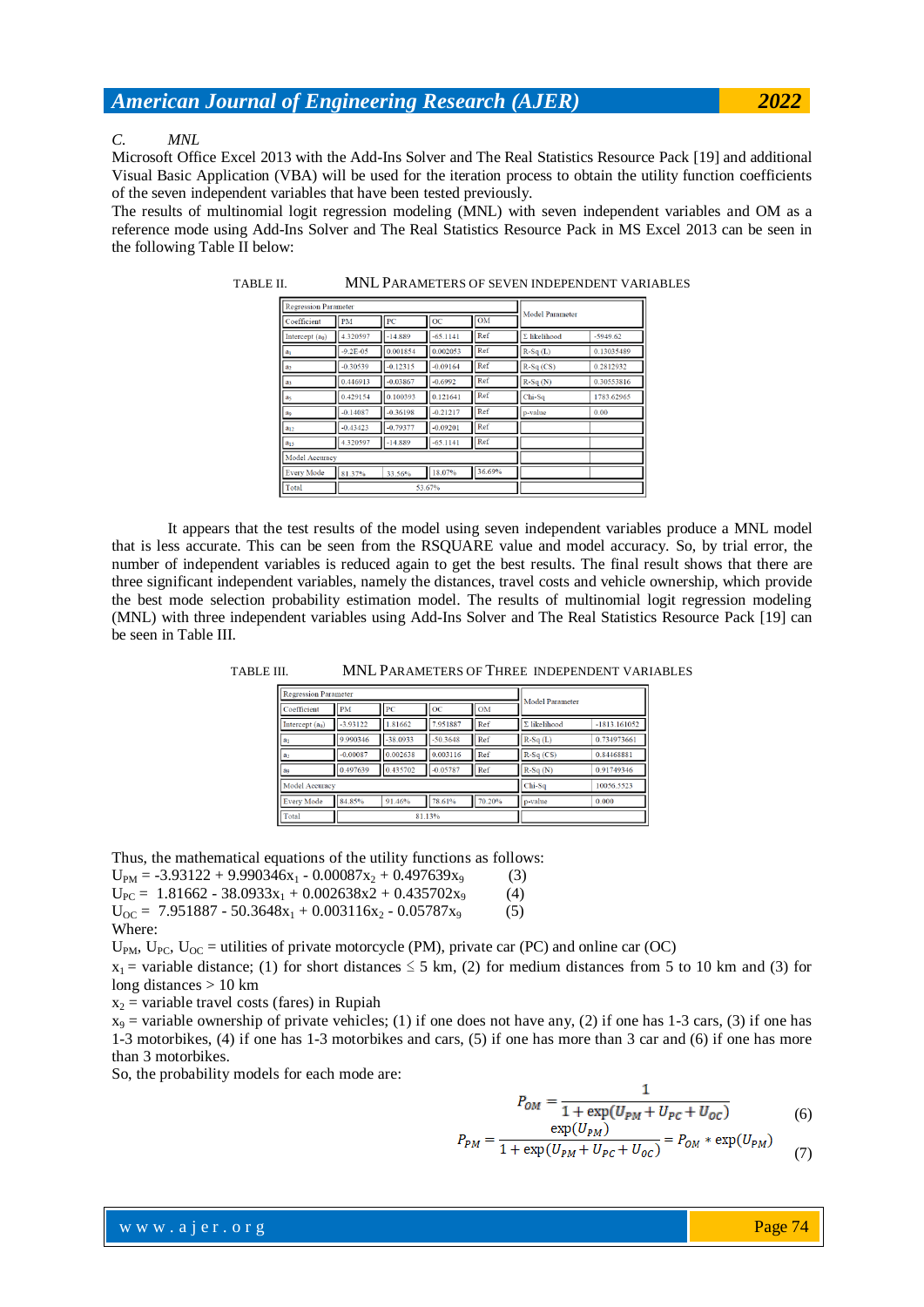$$
P_{PC} = \frac{\exp(U_{PC})}{1 + \exp(U_{PM} + U_{PC} + U_{OC})} = P_{OM} * \exp(U_{PC})
$$
(8)

$$
P_{OC} = \frac{\exp(U_{OC})}{1 + \exp(U_{PM} + U_{PC} + U_{OC})} = P_{OM} * \exp(U_{OC})
$$
 (9)

Where:

 $P_{OM}$ ,  $P_{PM}$ ,  $P_{PC}$ ,  $P_{OC}$  = probability of selection of online motorcycle (OM), private motorcycle (PM), private car (PC), and online car (OC)

### *D. ANN*

Calculation of prediction of mode selection with ANN method is done using datasets obtained from the questionnaire results. There are also three independent variables applied in ANN, which are the same with the ones used in MNL. With this ANN method, the data undergoes two processes, namely: the first is called the Training Set Process phase, where input data is processed together with their respective weights to produce outputs that are close to the expected output (target, T).

The second phase is called the Testing Process Set, where the input data above is entered back into the mathematical function obtained to obtain a new output. These processes will iterate (loop) so that the actual output is close to or equal to the target output  $(Y = T)$ .

The chosen mode of the resulting prediction is assumed to be a variable Y, which is an independent variable. The factors that influence the emergence of predictions are; variable input X.

Calculations using the ANN method are performed using the MATLAB software. In this study a combination of the three parameters (independent variables) was tried on the predicted results. The indication of the significance of the influence of the three parameters, namely distance, travel costs and ownership of the vehicle being tested. The best model obtained for network architecture is 4-5-4, shown in the following figure:



Fig. 3. The Best Architectural Model of ANN

### *E. Assessment and Evaluation*

The performance of MNL and ANN approaches to predict the mode choice between online transportation and private vehicle modes will be evaluated through parameters of precision, recall, accuracy, and RSQUARE.

#### **IV. RESULT AND DISCUSSION**

The mode choice of two private vehicle modes and two online transportation modes can be seen in this following Figure 4:



Fig. 4. Results of Mode Choice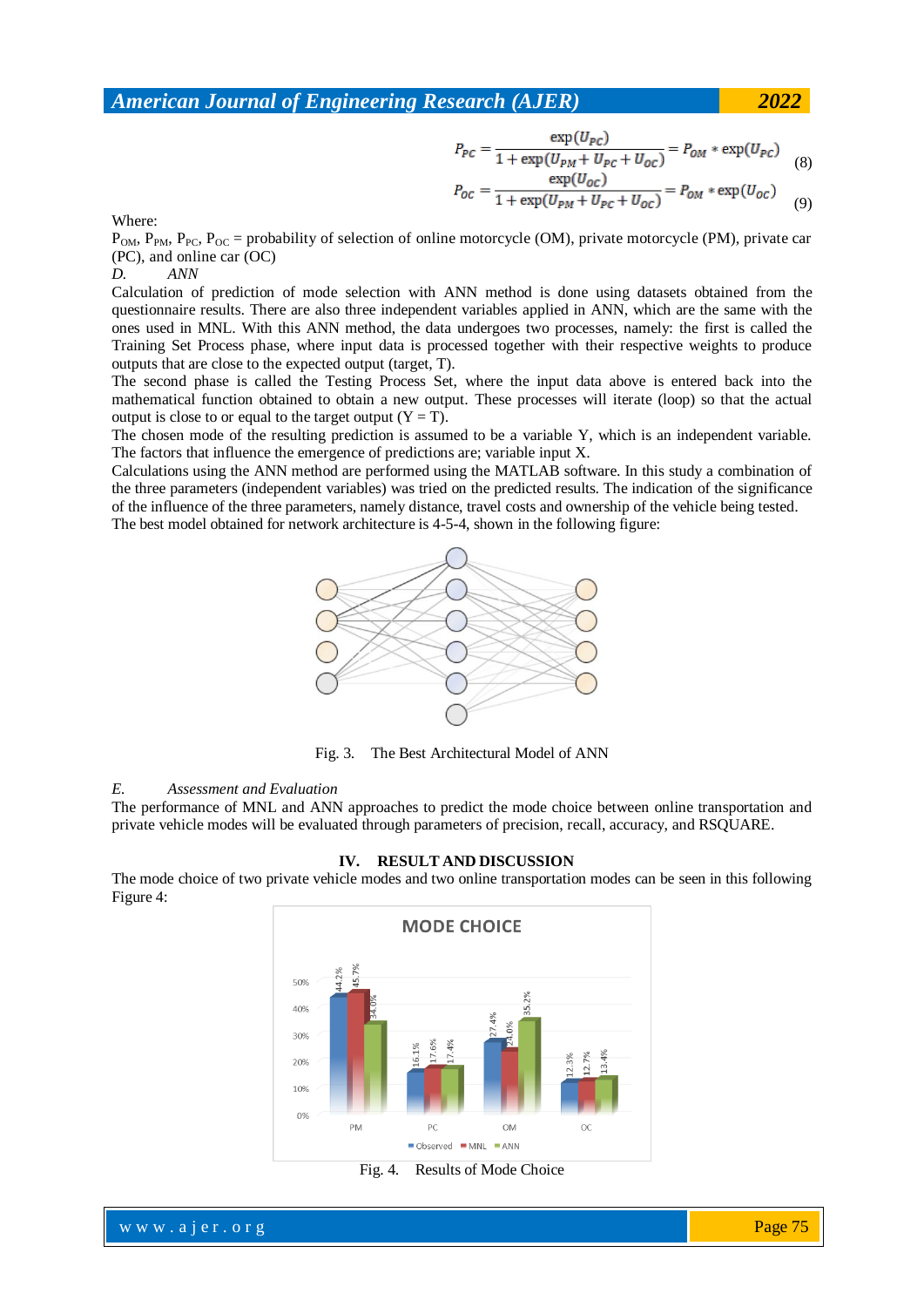To compare the performance between MNL and ANN, evaluation parameters of precision and recall are estimated from confusion matrix. The following is a confusion matrix table with mode prediction modeling calculated using the MNL method:

| TABLE IV.       |                   | CONFUSION MATRIX MODEL MNL |                   |          |                    |  |
|-----------------|-------------------|----------------------------|-------------------|----------|--------------------|--|
|                 | true <sub>4</sub> | true <sub>3</sub>          | true <sub>2</sub> | true 1   | Class<br>Precision |  |
| pred. 4         | 409               | $\Omega$                   | $\Omega$          | $\Omega$ | 100.00%            |  |
| pred. 3         | $\Omega$          | 405                        | $\Omega$          | 85       | 82.65%             |  |
| pred. 2         | 44                | 51                         | 622               | $\Omega$ | 86.75%             |  |
| pred. 1         | 70                | 214                        | $\Omega$          | 800      | 73.80%             |  |
| Class<br>Recall | 100.00%           | 81.98%                     | 100.00%           | 100.00%  | Accuracy<br>82,81% |  |

TABLE IV. CONFUSION MATRIX MODEL MNL

The following table is a confusion matrix modeling prediction mode which is calculated using the ANN method: TABLE V. CONFUSION MATRIX MODEL ANN

| IADLE V.        |          | CONFOSION MIATRIA MODEL APPE |                   |        |                     |  |
|-----------------|----------|------------------------------|-------------------|--------|---------------------|--|
|                 | true 4   | true <sub>3</sub>            | true <sub>2</sub> | true 1 | Class<br>Precision  |  |
| pred. 4         | 141      | 0                            |                   |        | 100.00%             |  |
| pred. 3         | 0        | 810                          | 0                 | 0      | 100.00%             |  |
| pred. 2         | 0        | 0                            | 245               |        | 99.59%              |  |
| pred. 1         | $\Omega$ | 0                            | 0                 | 1503   | 100.00%             |  |
| Class<br>Recall | 100.00%  | 100.00%                      | 100.00%           | 99.93% | Accuracy:<br>99,96% |  |

It can be seen from Table IV and V that the accuracy analyzed from confusion matrix of ANN is superior to one of MNL, namely 82.81% against 99.96%.

Comparison of the accuracy and RSQUARE values according to output of MNL and ANN compared to the observed values is shown in the following Figure 5:



Fig. 5. Results of Mode Choice

From the results of validation based on output accuracy, it can be seen that the MNL model outperforms the ANN model, namely 84.1% and 76.8%. Whereas PC, OM and OC MNL were outperformed by ANN. On the MNL, PC has an accuracy of 89.5% and an accuracy of ANN 92.8%. In OM, ANN accuracy of 91.1% outperformed MNL accuracy of 70.6%. Whereas at OC, ANN accuracy reaches 100% and MNL accuracy is only 73.5%.

The average total accuracy of MNL was 80% and ANN accuracy was 86.1%. For the RSQUARE value, ANN is superior to MNL, namely the MNL RSQUARE value of 84.1% and ANN of 100%.

By considering ANN as more accurate model than MNL, the influence of the distance to the mode selection can be analysed using ANN, as it is depicted in Figure 6.

where  $\mathcal{L} = \mathcal{L} \left( \mathcal{L} \right)$  is the set of  $\mathcal{L} \left( \mathcal{L} \right)$ 

Page 76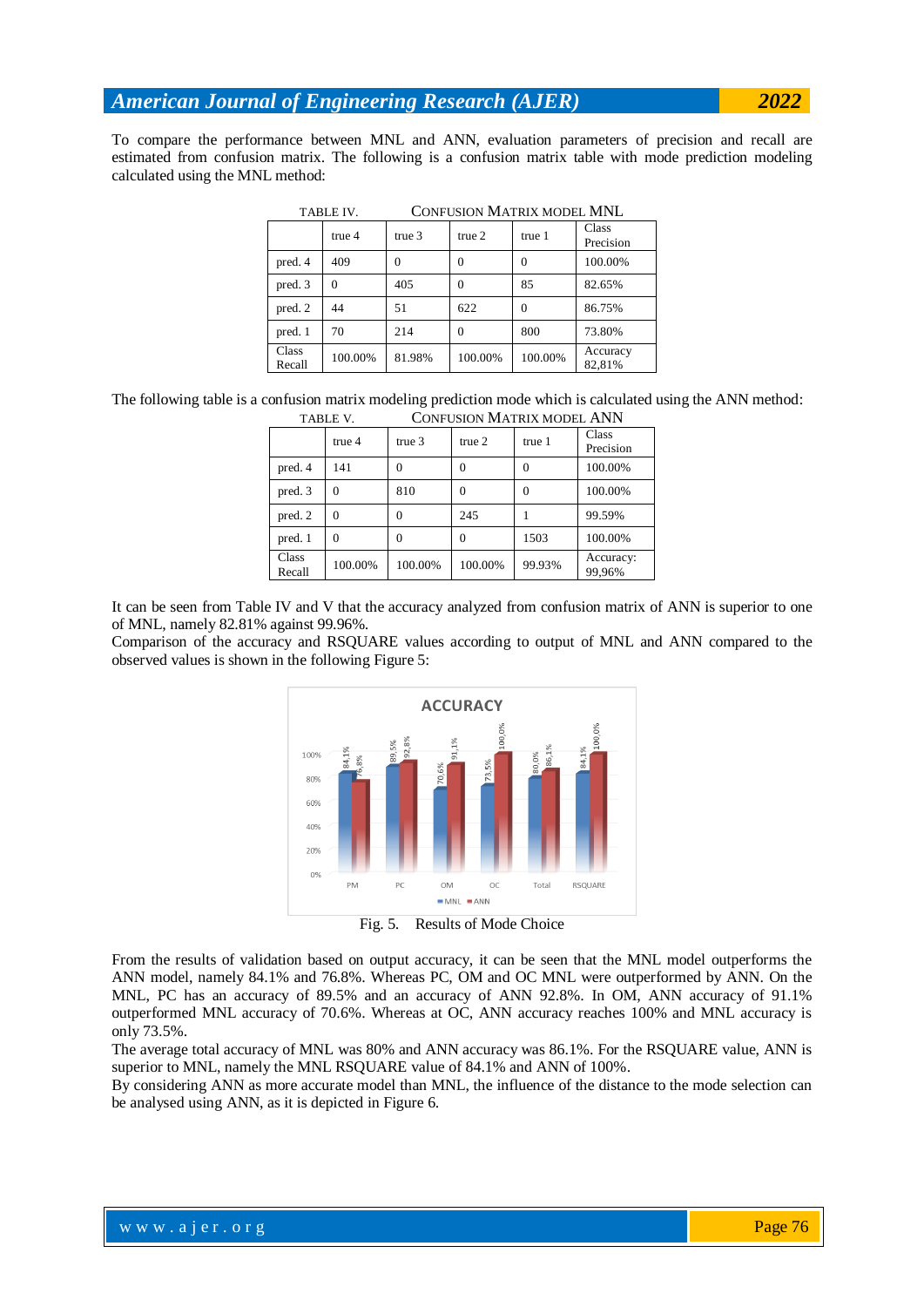

Fig. 6. Influence of Distance to Mode Choice Predicted with ANN Model

Some points, which can be figured out from Figure 6 are: (1) the probability of using private motorcycle (PM) will be reduced when the distance is increased, (2) online motorcycle (OM) gets the higher choice in the medium distance between 5 to 10 km, (3) the probabilities of selecting private car (PC) and online car (OC) are raised when the distance is increased.

From the results shown in the Figure 6, it can be concluded that online motorcycle (OM) is selected more by the users for short to medium distance trips. This also means that the function of OM is potential to be managed as a feeder for public transportation, when public mass transportation modes will be provided in the future. Meanwhile, the online car (OC) can still be an option for medium to long distance trips more than 10 km, competing the private car (PC).

### **V. CONCLUSION**

The research that has been carried out demonstrates the results that the ANN model achieves better prediction accuracy (86.1%) than the MNL model (80.0%). In particular in the confusion matrix, ANN accuracy is better than MNL. It can be concluded that the ANN method has a better level of precision than the MNL method.

Based on the results of the analysis of the two models, it is evident that the factors of distance, cost and number of vehicle ownership affect the choice of the transportation modes.

From the mode choice composition, it can be seen as well that online motorcycles, which are now very popular as transportation modes are desired by the users for short to medium distance trips. This can be an important factor of this mode's characteristic, which is potential to be managed as feeder for mass transportation mode when it is available in the near future.

For future research, sensitivity analysis can be exploited as an option to examine the impact of variables and to compare the results by the model for different variables: cost and distance. ANN is highly potential to be combined with other algorithms for classifying the modes, which can be useful for better and more accurate prediction of mode choice probability.

#### **REFERENCE**

- [1]. R. Corporation, "Transportation Planning, Climate Change, and Decisionmaking Under Uncertainty," *Transportation (Amst).*, pp. 1–26, 2008.
- [2]. A. Abe, "Transport Operations Management," 2014.
- [3]. D. O. T. F. T. Administration, "Shared Use Mobility , Transportation Technology and Intercity Transit Services," no. June, 2018.
- [4]. S. Shaheen, E. Martin, A. Cohen, A. M. Abhinav, and A. B. Tsrc, "Mobile Apps and Transportation : A Review of Smartphone Apps and a Study of User Response to Multimodal Traveler Information," no. October, 2016.
- [5]. T. Document, "Transportation Demand Management," no. April, 2009.
- [6]. M. Srivastava and C. R. Sekhar, "Web Survey Data and Commuter Mode Choice Analysis Using Artificial Neural Network," *Int. J. Traffic Transp. Eng.*, vol. 8, no. 3, pp. 359–371, 2018.
- [7]. H. Omrani, "Predicting travel mode of individuals by machine learning," *Transp. Res. Procedia*, vol. 10, no. July, pp. 840–849, 2015.
- [8]. S. Indriany, A. Widyantoro, and I. W. W, "Analisis Pemilihan Moda Dengan Model Multinomial Logit Untuk Perjalanan Kerja Dari Kota Tangerang Selatan-Dki Jakarta," *Portal J. Tek. Sipil*, vol. 10, no. 1, pp. 24–32, 2019.
- [9]. Z. K. Gurmu and W. D. Fan, "Artificial neural network travel time prediction model for buses using only GPS data," *J. Public Transp.*, vol. 17, no. 2, pp. 45–65, 2014.
- [10]. B. Gültekin Çetiner, M. Sari, and O. Borat, "A neural network based traffic-flow prediction model," *Math. Comput. Appl.*, vol. 15, no. 2, pp. 269–278, 2010.
- [11]. T. Pamuła, "Neural networks in transportation research-recent applications," *Transp. Probl.*, vol. 11, no. 2, pp. 27–36, 2016.

where  $\mathcal{L} = \mathcal{L} \left( \mathcal{L} \right)$  is the set of  $\mathcal{L} \left( \mathcal{L} \right)$ 

[12]. L. Detwiler and L. Detwiler, "Using Backpropagation Neural Networks for the Prediction of Residual Shear Strength of Cohesive Soils Using Backpropagation Neural Networks for the Prediction of Residual Shear Strength of Cohesive Soils Thesis Review Committee :," 2014.